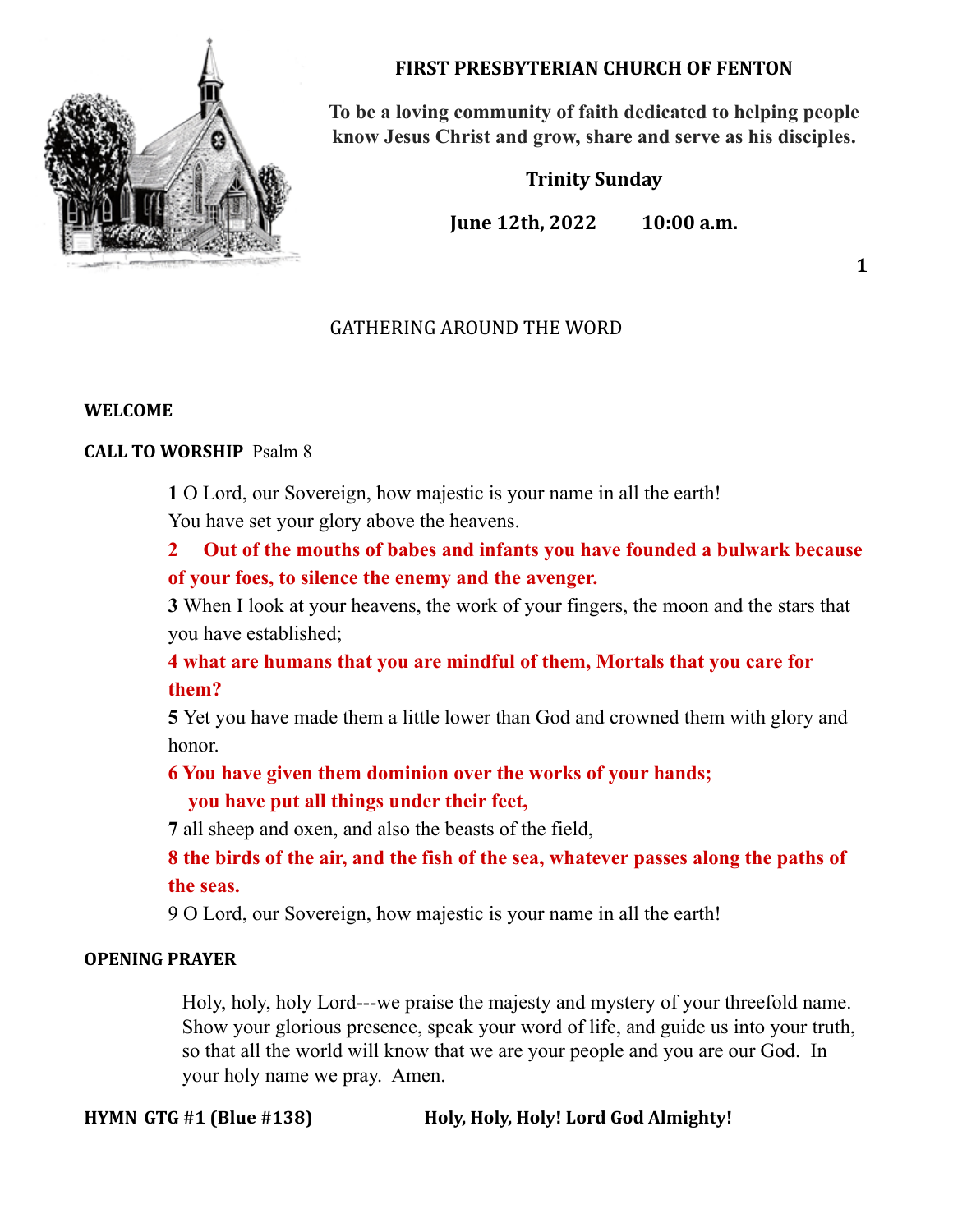#### **CALL TO CONFESSION:**

Jesus pours love into our hearts and gives us the eternal presence of the Holy Spirit. All creation is infused with His energy, wisdom and purpose. Let us gather our hearts and minds together and confess our sins to the source of our lives.

#### **PRAYER OF CONFESSION** (In Unison)

**God of the prophets, we confess that we have failed to heed your word. You call out to us; you reach out to uys, yet we remain unresponsive and aloof. You give us dominion over your works, yet we waste and abuse your creation. Forgive us, God of grace. Open our eyes to see your handiwork. Open our ears to receive your truth. Open our hearts and hands to serve you; through Jesus Christ our Lord. Amen.**

#### **DECLARATION OF PARDON:**

Hear the good news for us. God pours the Spirit upon us in these moments - the Spirit which comforts us, which encourages us, which transforms us through God's grace. Thanks be to God!

#### PROCLAIMING THE WORD

#### **PRAYER FOR ILLUMINATION**

Holy Spirit, as we read the word today, help us to know and live your truth so that good will and good news is the foundation of your church and that hope and peace might flourish in our lives. Amen.

#### **OLD TESTAMENT LESSON**: 1 Kings 8:22-24; 28-30; 41-43

**22** Then Solomon stood before the altar of the Lord in the presence of the whole assembly of Israel and spread out his hands to heaven. **23** He said, "O Lord, God of Israel, there is no God like you in heaven above or on earth beneath, keeping covenant and steadfast love with your servants who walk before you with all their heart, **24** the covenant that you kept for your servant my father David as you declared to him; you promised with your mouth and have this day fulfilled with your hand.

----

**28** Regard your servant's prayer and his plea, O Lord my God, heeding the cry and the prayer that your servant prays to you today, **29** that your eyes may be open night and day toward this house, the place of which you said, 'My name shall be there,' that you may heed the prayer that your servant prays toward this place. **30** Hear the plea of your servant and of your people Israel when they pray toward this place; O hear in heaven your dwelling place; hear and forgive.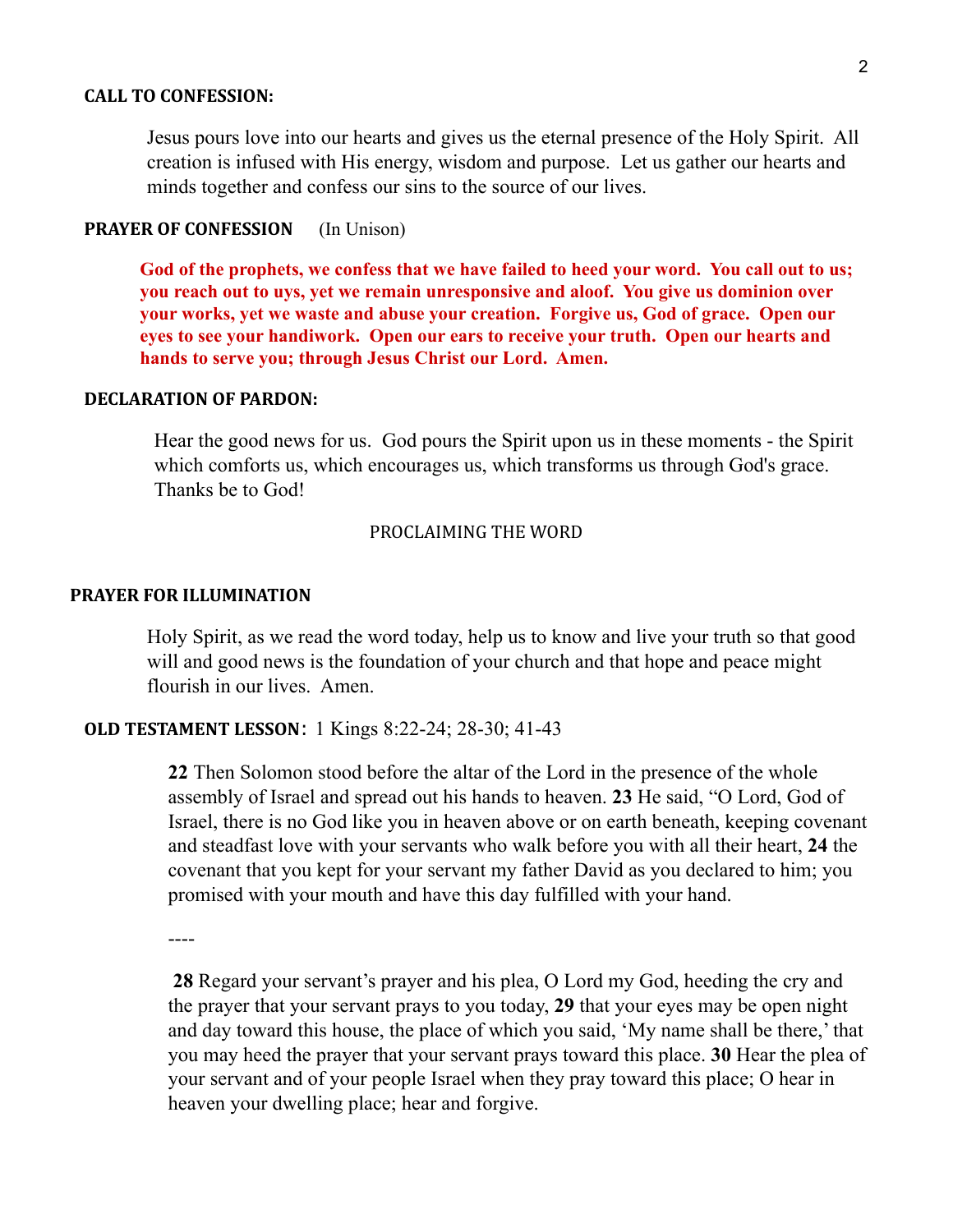**41** "Likewise when foreigners, who are not of your people Israel, come from a distant land because of your name **42** —for they shall hear of your great name, your mighty hand, and your outstretched arm—when foreigners come and pray toward this house, **43** then hear in heaven your dwelling place and do whatever the foreigners ask of you, so that all the peoples of the earth may know your name and fear you, as do your people Israel, and so they may know that your name has been invoked on this house that I have built.

**ANTHEM** "All Hail the Power of Jesus' Name!" FFPC & TCPC joint choirs (video)

# **NEW TESTAMENT LESSON:** Act 1:1-8

**---**

**1** In the first book, Theophilus, I wrote about all that Jesus began to do and teach **2** until the day when he was taken up to heaven, after giving instructions through the Holy Spirit to the apostles whom he had chosen. **3** After his suffering he presented himself alive to them by many convincing proofs, appearing to them during forty days and speaking about the kingdom of God. **4** While staying with them, he ordered them not to leave Jerusalem but to wait there for the promise of the Father. "This," he said, "is what you have heard from me; **5** for John baptized with water, but you will be baptized with the Holy Spirit not many days from now."

# **The Ascension of Jesus**

**6** So when they had come together, they asked him, "Lord, is this the time when you will restore the kingdom to Israel?" **7** He replied, "It is not for you to know the times or periods that the Father has set by his own authority. **8** But you will receive power when the Holy Spirit has come upon you, and you will be my witnesses in Jerusalem, in all Judea and Samaria, and to the ends of the earth."

**SERMON** "Can I get a Witness?" Pastor Isaac Chung

# RESPONDING TO THE WORD

# **A MOMENT FOR REFLECTION**

Does being a witness add or relieve pressure on you? What is a "witness" story of what Jesus has done in your life? Where or to whom is God calling you to be a "witness"?

# BEARING THE WORD OUT INTO THE WORLD